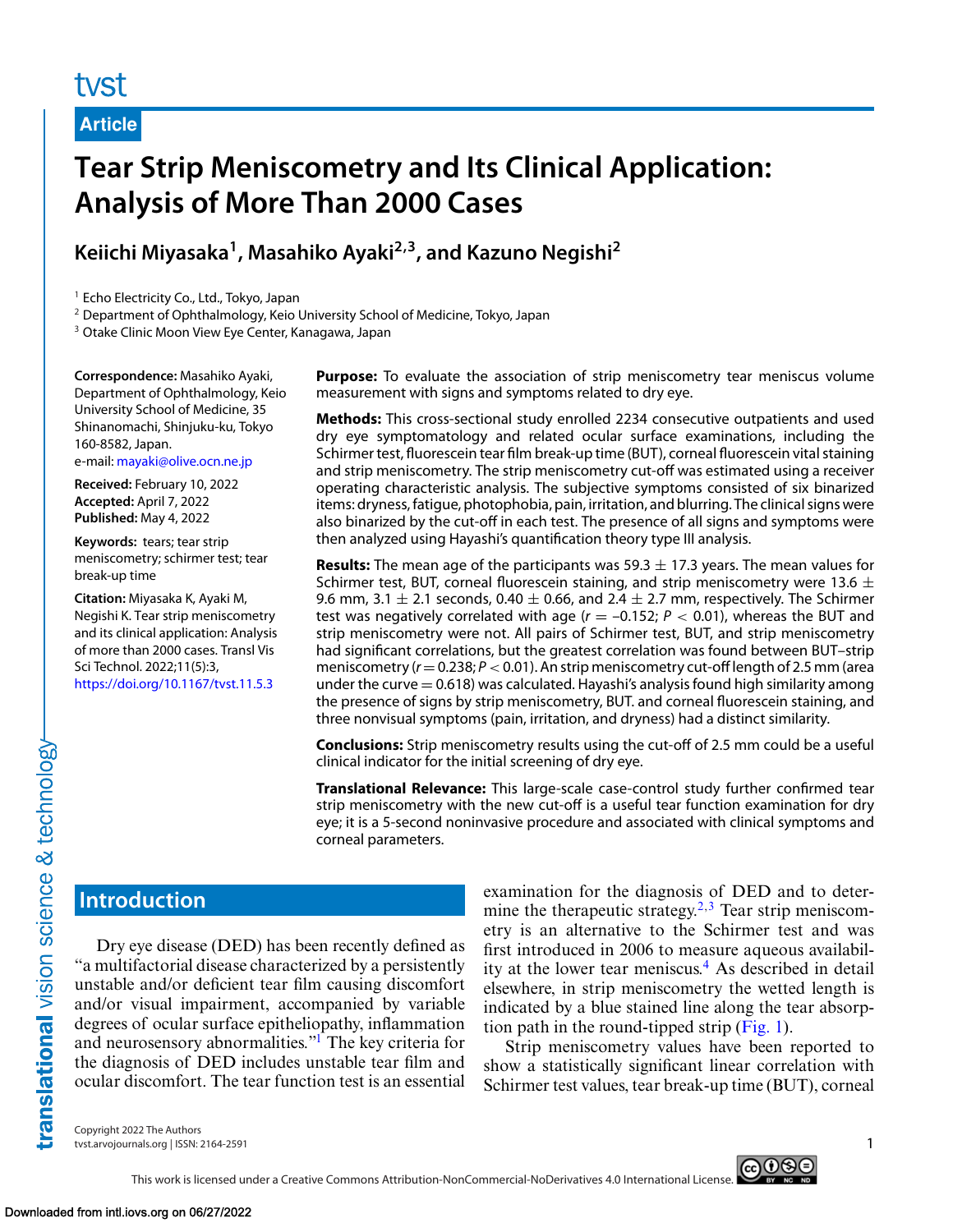<span id="page-1-0"></span>

**<u>IIIIIIIIIIIIIIIIIIIIIIIIIIIIIIII</u>** æ.

**Figure 1.** Tear strip meniscometry using an SMTube. A strip of SMTube is designed to perform the tear volume measurements on both eyes. Its dimensions are 85 mm in length, 7 mm in width and, 0.3 mm thick. Once the tip of the SMTube strip is immersed in the tear meniscus on the ocular surface, tear liquid is instantaneously absorbed into and propagated along the column (tear absorption path) owing to capillary action. A blue dye is impregnated at the end the column to work as an indicator for the wetting length. The representative strip measures 5 mm in the left eye and 6 mm in the right eye.

staining score and tear meniscus height measurement by anterior segment optical coherence tomography.<sup>5,6</sup> Strip meniscometry has also been used for numerous clinical and experimental studies, including in veterinary medicine.<sup> $7-17$ </sup> However, the practical association of strip meniscometry and other DED-related parameters has not been determined fully. In particular, the cut-off value for strip meniscometry has not yet been repeatedly evaluated owing to the procedure being new.

This study aimed to evaluate the association between strip meniscometry tear meniscus volume measurement and DED-related signs and symptoms in a case series of more than 2000 samples. This study sought to identify the ideal cut-off value for strip meniscometry and explore the clinical applicability of strip meniscometry by correlating it with clinical tests and subjective DED-related symptoms.

### **Methods**

#### **Ethics Approval and Patient Recruitment**

The present cross-sectional study was conducted at Tsukuba Central Hospital from January 2016 to December 2020. The Institutional Review Boards and Ethics Committees of the Tsukuba Central Hospital (approved December 12, 2014, permission number 141201) and the Kanagawa Medical Association (approved November 12, 2018, permission number krec2059006) approved this study and participants

were recruited from January 2019 to December 2020 at the Otake Clinic Moon View Eye Center. These studies were conducted in accordance with the Declaration of Helsinki. The need for consent was waived by the institutional review board. The Institutional Review Board and Ethics Committee of Keio University School of Medicine approved this study (28 June 2021; approval number 20210080) to permit authorship for authors (K.N. and M.A.) who have appointments in the Keio University School of Medicine.

#### **Inclusion and Exclusion Criteria**

Inclusion criteria was a best-corrected visual acuity of greater than 20/30 and participants were enrolled only at their first visit. Individuals were excluded if they had vitreoretinal disease, any ocular surgery in the previous month, or acute ocular disease in the previous 2 weeks.

### **Dry Eye Symptomatology and Ocular Surface Examinations**

We used dry eye symptomatology and related ocular surface examinations, including the Schirmer test, strip meniscometry, fluorescein BUT, and corneal fluorescein vital staining. During the examination, room temperature and humidity were maintained at  $21^{\circ}$ C to  $24^{\circ}$ C and  $40\%$  to  $60\%$ , respectively. Subjective symptoms used in this study were composed of six items: dryness, eye fatigue, photophobia, pain, irritation, and blurring. These were selected from the Dry Eye-Related Quality-of-Life Score question-naire,<sup>[18](#page-6-0)</sup> and their presence or absence were determined by questions.

Each patient underwent the ocular surface examinations of strip meniscometry testing, BUT, corneal fluorescein staining, and Schirmer testing, in that order.<sup>[19](#page-6-0)</sup> Strip meniscometry testing was performed using SMTube strips (Echo Electricity Co., Ltd., Fukushima, Japan).<sup>[7](#page-5-0)</sup> SMTube is a single-use medical device developed specifically for strip meniscometry testing. The tip of the SMTube strip was gently immersed into the lower tear meniscus on the lateral side of the eyelid without touching the cornea or the conjunctiva and statically held for 5 seconds. The resting tear immediately begun to be absorbed into the column part of SMTube with the tear propagation path stained by blue-colored dye. The length of the bluestaining was easily recognizable with the aid of the scale marks (millimeter units) printed on the strip, and the value was recorded as the strip meniscometry score.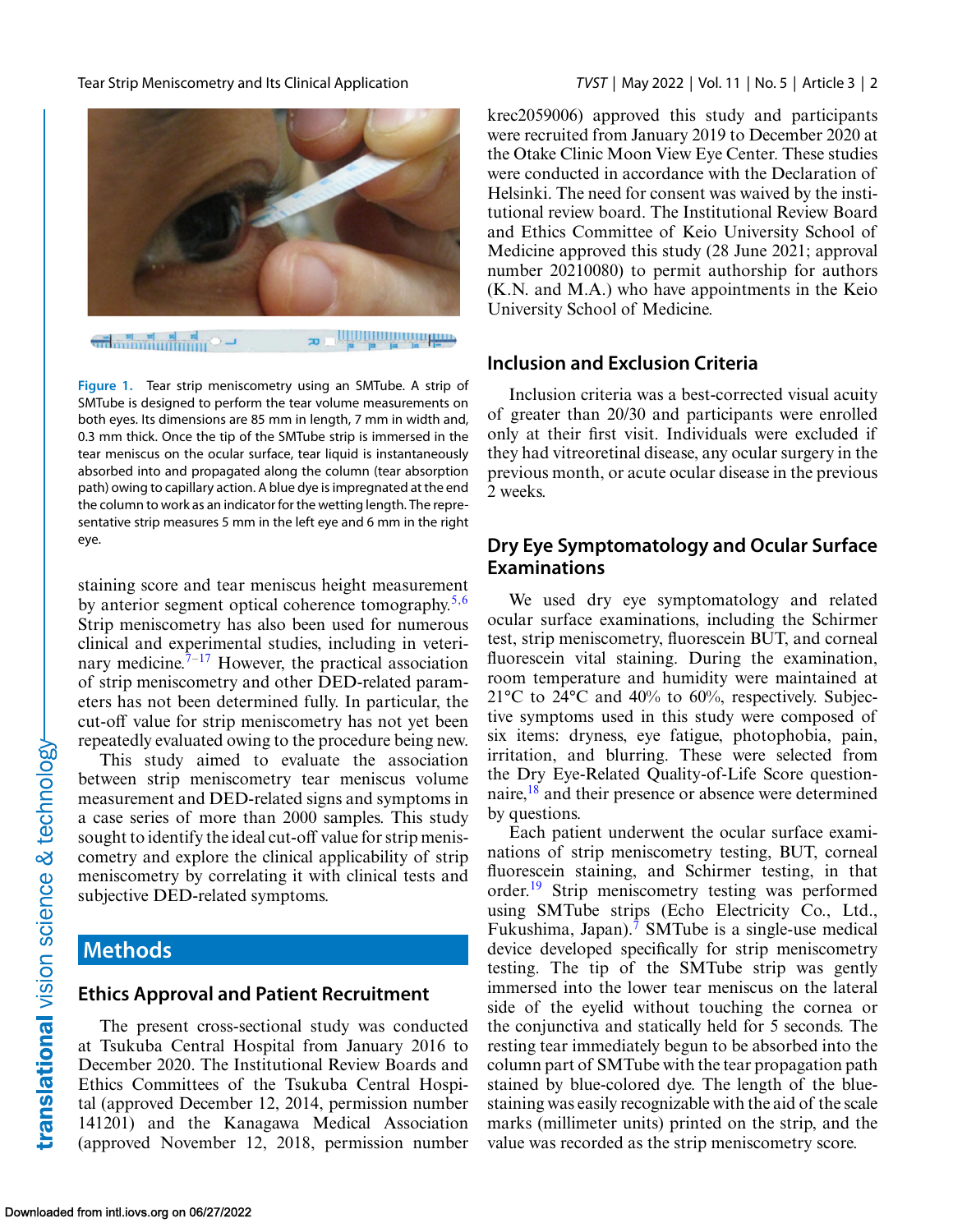Right before the BUT and corneal fluorescein staining measurements, two drops of saline solution on a fluorescein test strip (Showa Yakuhin Co., Tokyo, Japan) were gently placed onto the central lower lid margin. After several natural blinks from the patient, the BUT was measured three times, and the mean value was recorded as the BUT score. Corneal epitheliopathy severity was graded at 0 to 2 points, and used for the corneal fluorescein staining score. Schirmer test was performed using a dedicated strip (Showa Yakuhin Kako, Tokyo, Japan) without topical anesthesia. The Schirmer test strips were statically placed at the temporal sides of the lower conjunctival fornix for five minutes. The length of the wetted part of the strip was then read and recorded (millimeter units) as the Schirmer test score.

#### **Statistical Analysis**

To avoid a potential statistical bias for ocular surface examination results, only test scores obtained from the right eye were used in the present study. A correlation ratio was calculated for pairs between categorical symptom results and quantitative corneal and lacrimal scores. Pearson's correlation was used to evaluate the correlation coefficients among ocular surface examination results. The strip meniscometry cut-off was estimated using receiver operating characteristic curve analysis. The subjective symptoms consisted of six binarized items: dryness, fatigue, photophobia, pain, irritation, and blurring. To binarize each item, one or zero was assigned to express the presence or absence of the symptom, respectively. Likewise, clinical signs were also binarized based on the cut-off value for each test, where the respective clinical signs were considered present if the Schirmer test was 5 mm or less, the BUT was 5 seconds or less, corneal fluorescein staining was 1 point or higher, and the strip meniscometry score was less than 2.5 mm. The presence of symptoms and signs were then analyzed using Hayashi's quantification method type III analysis to visualize their mutual relationships.<sup>[20](#page-6-0)</sup> All statistical tests were two sided, and

the significance level was set to an  $\alpha$  of 0.05. All analyses were programmed using Mathematica version 12.1 (Wolfram Research, Champaign, IL).

#### **Results**

We enrolled 2234 consecutive outpatients (686 men, 1548 women) with a mean age of 59.3  $\pm$ 17.3 years. Of these participants, 664 (29.7%) used dry eye eyedrops (hyaluronic acid and mucin secretagogue) and 199 (8.9%) used glaucoma eyedrops (prostaglandin analogues, beta-blockers, and carbonic anhydrase inhibitors). The mean values from ocular surface examinations were  $13.6 \pm 9.6$  mm for the Schirmer test,  $3.1 \pm 2.1$  seconds for the BUT,  $0.40 \pm$ 0.66 for corneal fluorescein staining, and  $2.4 \pm 2.7$  mm for strip meniscometry. The percentage of participants with a short BUT ( $\leq$ 5 seconds) was 72.2%, positive corneal fluorescein staining ( $\geq$ 1) was 29.8%, and a low Schirmer test ( $\leq$ 5 mm) was 22.6%. The prevalence of each symptom and their correlation ratios with corneal and lacrimal test scores are shown in Table. The BUT showed a positive correlation with all symptoms except fatigue; strip meniscometry correlated with dryness, and the Schirmer test did not correlate with any symptom. [Figure 2](#page-3-0) is a matrix showing the correlation between individual pairs for age, Schirmer test, BUT, and strip meniscometry. The Schirmer test had a negative correlation with age  $(r = -0.152; P < 0.01)$ , whereas the BUT and strip meniscometry did not. All pairs between Schirmer test, BUT, and strip meniscometry had significant correlations, with the highest value found in the BUT–strip meniscometry pair  $(r = 0.238)$ ;  $P < 0.01$ ).

[Figure 3](#page-3-0) represents the receiver operating characteristic curve of the strip meniscometry test from the present study, obtained based on the large-scale sample size  $(n = 1162)$ . This analysis identified an strip meniscometry cut-off length of 2.5 mm (area under the curve  $= 0.618$ ). Based on this cut-off, 61.1% of participants

**Table.** Prevalence of Symptoms and Their Correlation With Ocular Signs

| Symptom        | Prevalence (%) | $\eta$ With Schirmer Test | $\eta$ With BUT | $\eta$ With Strip Meniscometry |
|----------------|----------------|---------------------------|-----------------|--------------------------------|
| <b>Dryness</b> | 32.6           | 0.014                     | $0.139*$        | $0.096*$                       |
| Irritation     | 29.1           | 0.002                     | $0.148*$        | 0.054                          |
| Pain           | 13.5           | 0.005                     | $0.079*$        | 0.012                          |
| Fatigue        | 35.4           | 0.006                     | 0.035           | 0.005                          |
| Blurring       | 33.1           | 0.041                     | $0.128*$        | 0.036                          |

 $\eta$ , correlation ratio.

 $^*P < 0.01$ .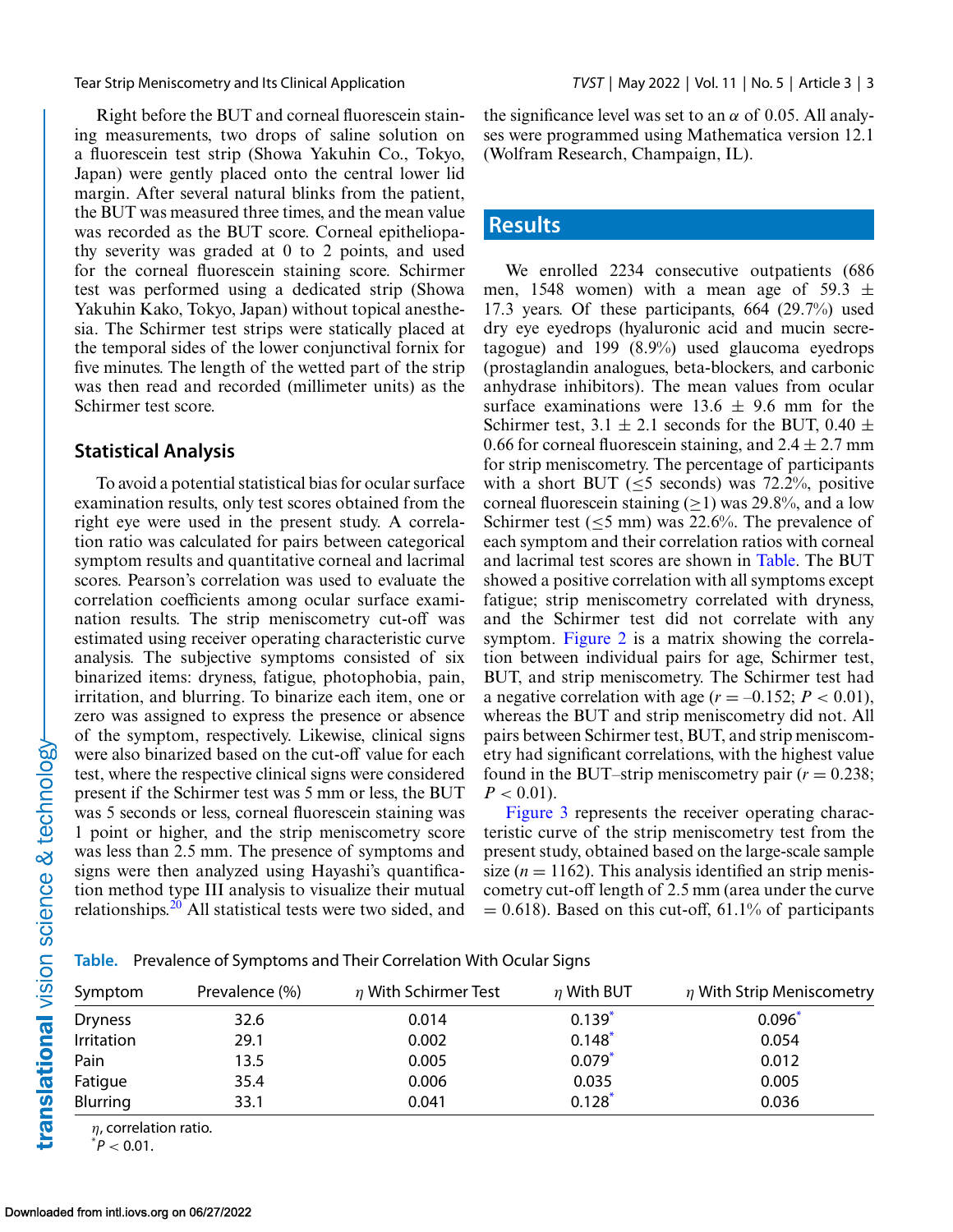<span id="page-3-0"></span>



**Figure 2.** Matrix showing the Pearson's correlation for individual pairs among age, ST, BUT, and SM examinations. The observation range for each examination is shown in the *diagonal cells* (*top left to bottom right*). The *upper right cells* show the scatter plots for each pair. The *lower left cells*show the correlation coefficient values (*r*). The presence of a significant correlation is indicated by \* (*P* < 0.01). Only ST showed a negative correlation with age. All pairs among corneal and lacrimal tests (ST, BUT, and SM) had positive correlations, but the most significant association was found in the BUT–SM pair. SM, strip meniscometry; ST, Schirmer test.



**Figure 3.** ROC curve of strip meniscometry. The ROC curve is shown to estimate the cut-off length of strip meniscometry based on the present large-case series data. The area under the curve value was 0.618. By optimizing the balance between the sensitivity (0.679) and specificity (0.464) (indicated by a *red circle*), the cut-off value was calculated to be 2.5 mm. ROC, receiver operating characteristic.

had a low strip meniscometry  $(\leq 2.5$  mm) compared with 87.4% considered low using the previous cut-off value (strip meniscometry ≤4.5 mm).

Figure 4 depicts the two-dimensional map of eigenvector components obtained through Hayashi's quantification type III analysis. This analysis was performed on the dataset in relation to the presence of subjective symptoms and clinical signs. It found a high



**Figure 4.** Hayashi's quantification type III analysis. A twodimensionally mapped schematic result of the Hayashi's quantification type III analysis. This plot is constructed using eigenvectors from the categorical data along the primary and secondary axes. The correlation coefficient (*r*) of each eigenvector is given in the axis labels. The distance between any pair from the clinical signs (ST, BUT, FLUO, and SM) and six subjective symptoms represents the similarity of that pair. *Dotted circles* indicate specific domains, suggesting the presence of a significant similarity. Signs from BUT, FLUO, and SM were similar, whereas ST was an outlier. Dryness, irritation, and pain showed a specific association with one another. FLUO, corneal fluorescein vital staining; SM, strip meniscometry; ST, Schirmer test.

similarity among the presence of signs by strip meniscometry, BUT and corneal fluorescein staining, while Schirmer test appeared to be isolated from the other signs. Three nonvisual symptoms (pain, irritation, and dryness) had a distinct similarity.

## **Discussion**

To the best of our knowledge, this study is the largest on the application of strip meniscometry in a clinical setting, where typical ocular surface examinations, such as the Schirmer test, BUT, and corneal fluorescein staining, were undertaken along with subjective symptomatology data. Previous studies of strip meniscometry were mostly conducted with a comparative study design between two groups, typically DED and normal groups, with moderate sample sizes of up to 100 in each group. $4,5$  In contrast, this study enrolled more than 2000 cases and was conducted in a more clinical setting compared with previous reports.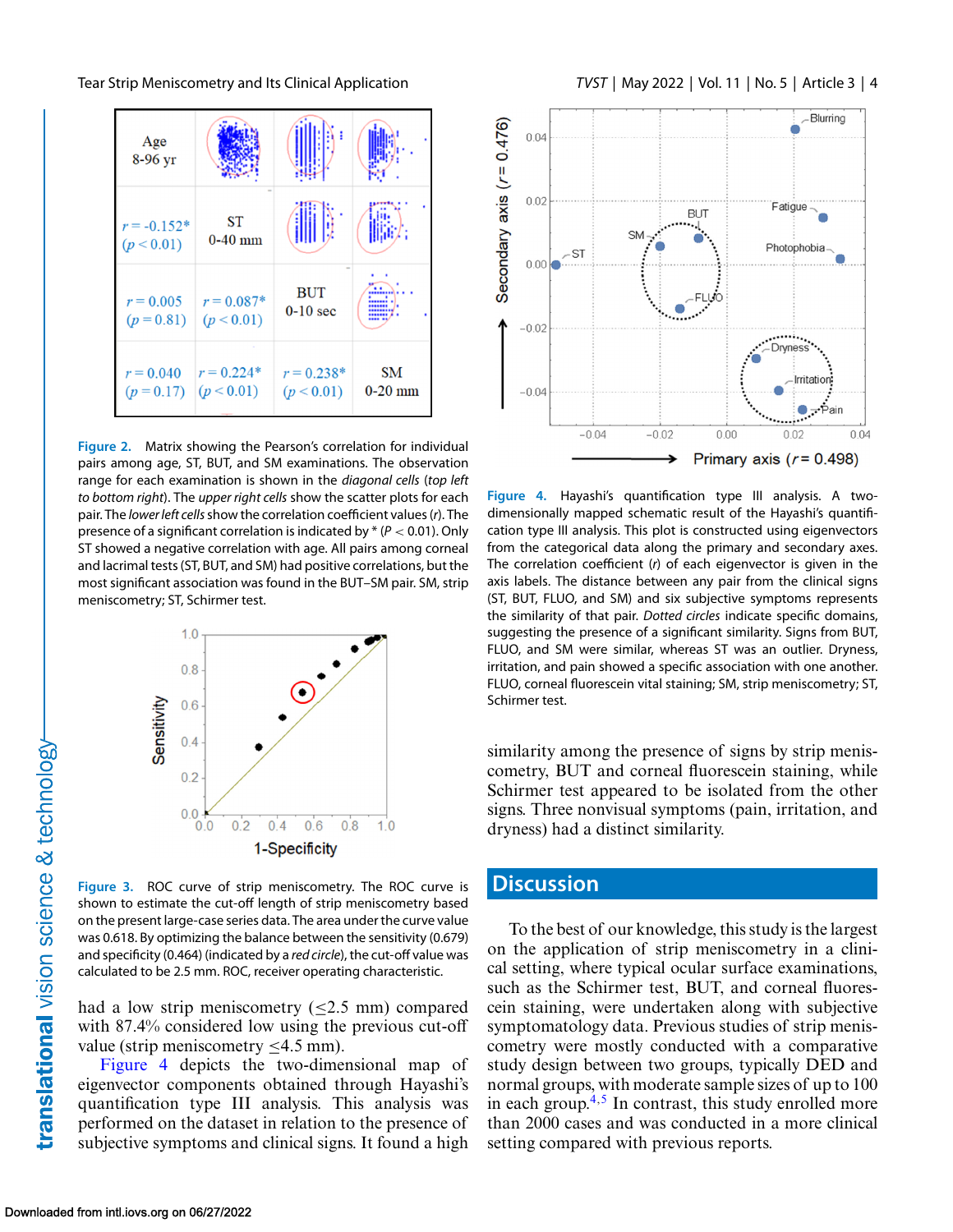The correlation ratio  $(n)$  is a convenient measure to evaluate an association between a categorical outcome with quantitative data. In this study, age correlated with the Schirmer test; however, this association could be ascribed to the tearing capability reflex decreasing with increasing age, which agrees with previous reports.[7](#page-5-0)

The cut-off length of strip meniscometry was previously reported as  $4.5$  mm (4 or 5 mm),<sup> $4.5$ </sup> but the present receiver operating characteristic analysis calculated it at 2.5 mm. The previous value was obtained using a comparative study design of moderate sample size  $(n < 100)$ , whereas our value calculated here used a comprehensive outpatient cohort comprising a large number of cases. As expected, the area under the curve value in this study tended to be lower than the previously reported values. Despite a weak area under the curve (0.618), our data clearly suggest a lower strip meniscometry cut-off length may be more practical for discriminating DED cases in daily clinical practice.

Results from ocular surface examinations are commonly provided as a quantitative measure. However, in clinical practice, the actual presence or absence of clinical signs is generally considered a stronger indicator than the test score itself. In other words, the categorical determination (presence or absence) of symptoms and signs is more useful in the clinical setting. As such, in the present study we sought to identify associations with all categorical data available. Furthermore, machine learning methods would be useful for data analysis in the future.

The Hayashi's quantification type III analysis, equivalent to a correspondence analysis, is best suited for this purpose. This analysis does not require an objective variable, and thus allows us to equally handle all categorical data to find their mutual similarities. $20$ Although the use of this analysis has been minimal in medical science to date, it was well-suited to the present study owing to the large sample size of the crosssectional cohort. It should be noted that this analysis is equivalent to the procedure to obtain eigenvalues and eigenvectors upon a particular matrix, where each element corresponds with the presence or absence of a symptom or sign. The acquisition of eigenvectors allows us to construct a multidimensional space, and its interpretation is intuitive; the similarity is expressed as the interdistance between the tests. For the sake of perception, results are often mapped onto twodimensional representations, where the primary and secondary axes are usually selected in descending eigenvalue order. Interpretation of the axes, however, can be subjective.

The Hayashi's quantification type III analysis clearly visualized similarity relationships between

respective pairs of subjective symptoms and clinical signs [\(Fig. 4\)](#page-3-0). Objective clinical signs were explicitly discriminated from subjective symptoms. Strip meniscometry with the cut-off of 2.5 mm had a noticeable similarity with BUT and corneal fluorescein staining. The Schirmer test results, however, were somewhat outlying, which is attributable to the Schirmer test results being potentially highly confounded by reflex secretion, whereas the other tests are not. This observation suggests that strip meniscometry could be more useful than the Schirmer test for initial diagnosis of DED with respect to the evaluation of lacrimal function. This result also demonstrated that there are distinct differences between nonvisual symptoms (dryness, irritation, and pain) and visual symptoms (fatigue, blurring, and photophobia) in relation to objective signs, although all symptoms are commonly experienced in patients with DED.

This study has several limitations. First, there was a potential recruitment bias and heterogenicity might not be completely eliminated because the study involved consecutive patients only at first visit under inclusion and exclusion criteria. Additionally, this study lacks a control group without DED and it is a considerable limitation to calculate the cut-off value for strip meniscometry. The comparison between dry eye and control groups under the relevant diagnostic criteria would further enhance the current results. The large sample size and multicenter study design may, however, overcome these limitations. Second, the Schirmer test and strip meniscometry were indicated for suspected DED and a selection bias was not excluded. Because the majority of participants complained of DEDrelated symptoms, the current study used both DED and non-DED participants to calculate the strip meniscometry cut-off value. Third, the results may not be conclusive owing to it being a single study. The clinical application of strip meniscometry should, therefore, be further confirmed in various clinical settings. Fourth, strip meniscometry measurements show diurnal variationin<sup>15</sup> and may vary depending upon season, climate, environment, medications, and systemic comorbidities. Finally, DED-related examinations based on validated questionnaires are necessary to confirm the present results, including tear osmolarity, corneal sensitivity, visual function, and DED symptoms.

This study has several strengths. First, our detailed and comprehensive collection of data on subjective symptoms and clinical manifestations associated with DED were all evaluated by a single experienced dry eye specialist (M.A.), according to the most frequently used and standardized Japanese dry eye criteria. This factor may have maximized the study's validity. Second,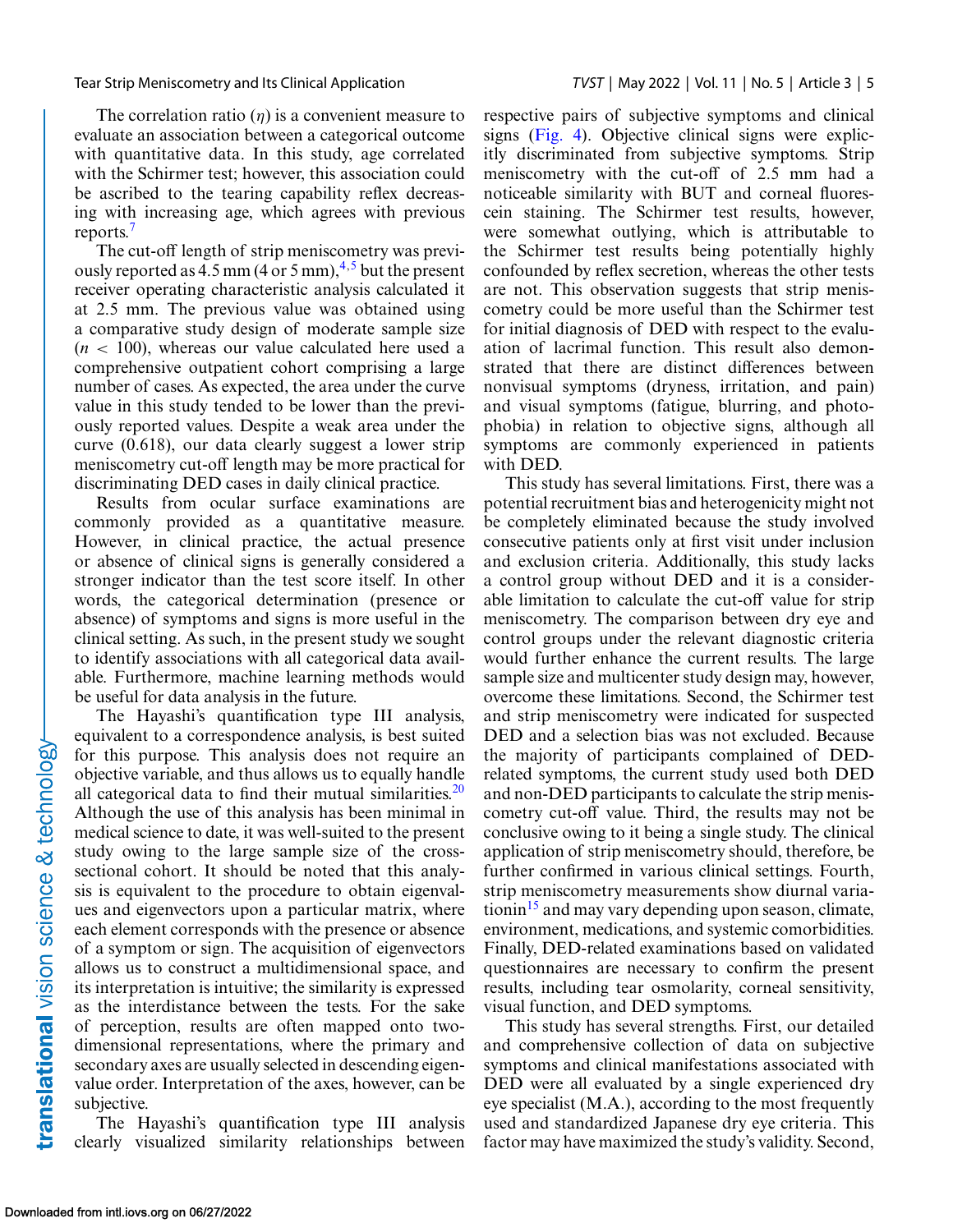<span id="page-5-0"></span>the samples were collected from multiple institutions in Japan, allowing us to conduct a large-scale case-control study enriched for ophthalmic parameters in a rigorous manner.

# **Conclusions**

For the sake of clinical utility, the relationships between clinical signs and symptoms were discussed based on their presence and absence. Strip meniscometry results using a cut-off of 2.5 mm may be a more useful clinical indicator for the initial screening of dry eye.

## **Acknowledgments**

The authors thank Hiroshi Otake, Tsutomu Sakai, Aya Ohira, and Mico Arai, CO, for help with data collection.

Disclosure: **K. Miyasaka,** Echo Electricity Co., Ltd. (E); **M. Ayaki,** None; **K. Negishi,** None

## **References**

- 1. Tsubota K, Pflugfelder SC, Liu Z, et al. Defining dry eye from a clinical perspective. *Int J Mol Sci*. 2020;21:9271.
- 2. Kojima T, Dogru M, Kawashima M, Nakamura S, Tsubota K. Advances in the diagnosis and treatment of dry eye. *Prog Retin Eye Res*. 2020;29:100842.
- 3. Yokoi N, Georgiev GA. Tear film-oriented diagnosis and tear film-oriented therapy for dry eye based on tear film dynamics. *Invest Ophthalmol Vis Sci.* 2018;59:DES13–DES22.
- 4. Dogru M, Ishida K, Matsumoto Y, et al. Strip meniscometry: a new and simple method of tear meniscus evaluation. *Invest Ophthalmol Vis Sci*. 2006;47:1895–1901.
- 5. Ibrahim OMA, Dogru M, Ward SK, et al. The efficacy, sensitivity, and specificity of strip meniscometry in conjunction with tear function tests in the assessment of tear meniscus. *Invest Ophthalmol Vis Sci*. 2011;52:2194–2198.
- 6. Shinzawa M, Dogru M, Miyasaka K, Shimazaki J, Sekiryu T. Application of CASIA SS-1000 optical coherence tomography tear meniscus imag-

ing in testing the efficacy of new strip meniscometry in dry eye diagnosis. *Eye Contact Lens*. 2018;44(Suppl 1):S44–S49.

- 7. Negishi K, Ayaki M, Uchino M, Takei K, Tsubota K. Strip meniscometry correlates with ocular surface tests and symptoms. *Transl Vis Sci Technol*. 2020;9:31.
- 8. Kojima T, Matsumoto Y, Ibrahim OMA, et al. Effect of controlled adverse chamber environment exposure on tear functions in silicon hydrogel and hydrogel soft contact lens wearers. *Invest Ophthalmol Vis Sci*. 2011;52:8811–8817.
- 9. Ishikawa S, Takeuchi M, Kato N. The combination of strip meniscometry and dry eye-related qualityof-life score is useful for dry eye screening during health checkup: cross-sectional study. *Medicine (Baltimore)*. 2018;97:e12969.
- 10. Lee KW, Kim JY, Chin HS, Seo KY, Kim TI, Jung JW. Assessment of the tear meniscus by strip meniscometry and keratograph in patients with dry eye disease according to the presence of meibomian gland dysfunction. *Cornea*. 2017;36:189– 195.
- 11. Shinzawa M, Dogru M, Miyasaka K, Kojima T, Tsubota K. The application of strip meniscometry to the evaluation of tear volume in mice. *Invest Ophthalmol Vis Sci.* 2019;60:2088–2091.
- 12. Alshammeri S, Madden L, Hagan S, Pearce EI. Strip meniscometry tube: a rapid method for assessing aqueous deficient dry eye. *Clin Exp Optom*. 2020;103:469–473.
- 13. Ishikawa S, Shoji T, Yamada N, et al. Efficacy of strip meniscometry for detecting lacrimal obstructive diseases among patients with epiphora. *Transl Vis Sci Technol.* 2019;8:8.
- 14. Osawa I, Esaka Y, Kojima T, Simsek C, Kudo H, Dogru M. Feasibility of strip meniscometry for tear volume evaluation in lacrimal passage obstruction. *Diagnostics (Basel).* 2020;10: 179.
- 15. Ayaki M, Tachi N, Hashimoto Y, Kawashima M, Tsubota K, Negishi K. Diurnal variation of human tear meniscus volume measured with tear strip meniscometry self-examination. *PLoS One*. 2019;14:e0215922
- 16. Miyasaka K, Kazama Y, Iwashita H, Wakaiki S, Saito A. A novel strip meniscometry method for measuring aqueous tear volume in dogs: clinical correlations with the Schirmer tear and phenol red thread tests. *Vet Ophthalmol*. 2019;22:864– 871.
- 17. Rajaei SM, Ansari Mood M, Asadi F, et al. Strip meniscometry in dogs, cats, and rabbits. *Vet Ophthalmol*. 2018;21:210–213.